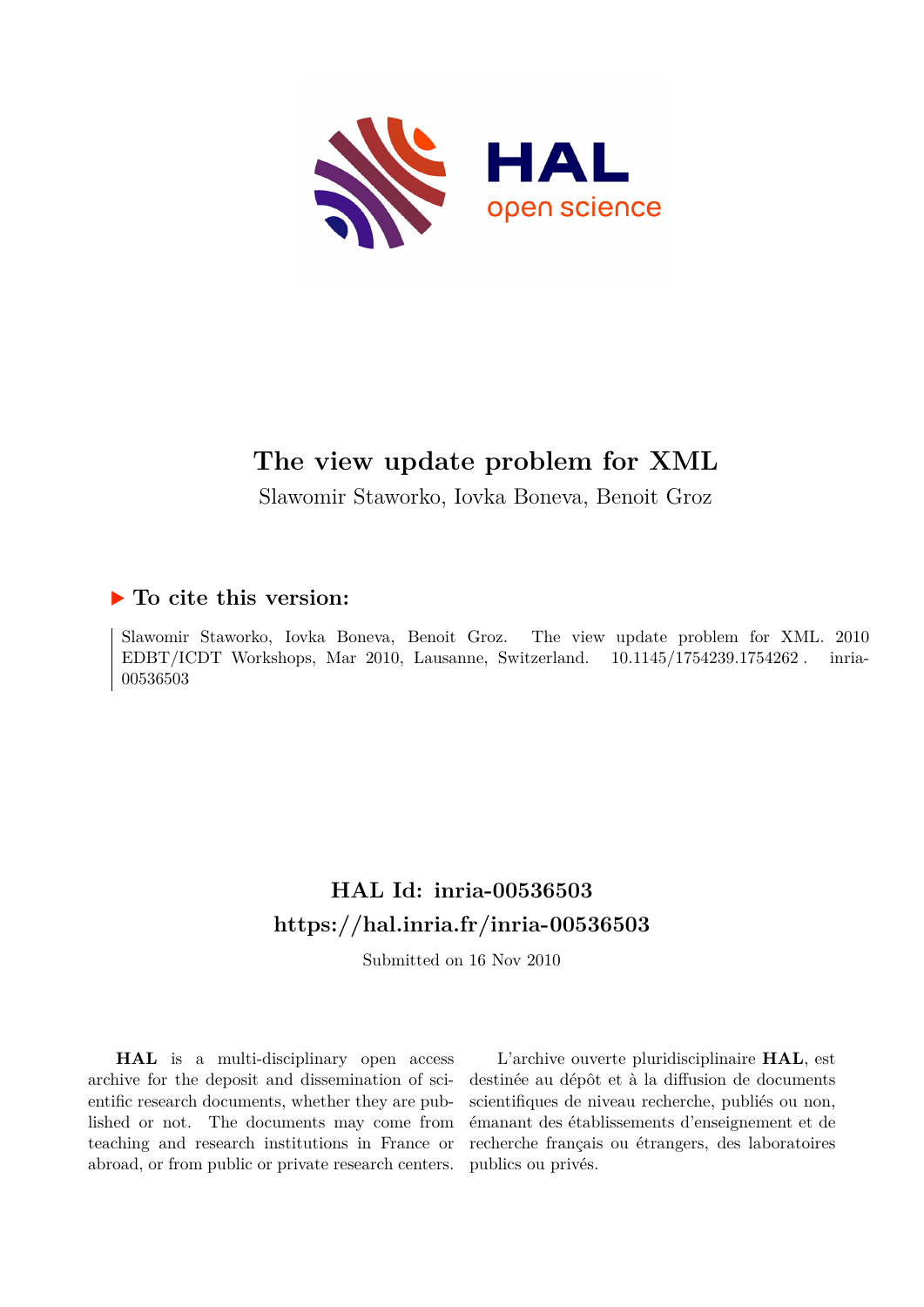# **The View Update Problem for XML**

Sławek Staworko<sup>\*</sup> University Lille 3 MOSTRARE, INRIA, Lille

Iovka Boneva University Lille 1 MOSTRARE, INRIA, Lille

Benoît Groz University Lille 1, ENS Cachan MOSTRARE, INRIA, Lille

#### ABSTRACT

We study the problem of update propagation across views in the setting where both the view and the source database are XML documents. We consider a simple class of XML views that remove selected parts of the source document. The considered update operations permit to insert and delete subtrees of the document. We focus on constructing propagations that are 1) schema compliant i.e., when applied to the source document they give a document that satisfies the document schema; 2) side-effect free i.e., the view of the new source document is exactly as the result of applying the user update to the old view. We present a special structure allowing to capture all such propagations. We also show how to use this structure to capture only those propagations that affect minimally the parts of the document which are not visible in the view. Finally, we present a general outline of a polynomial algorithm constructing a unique propagation.

#### 1. INTRODUCTION

Since its standardisation by the W3C [1], the use of the XML is constantly growing. Initially adopted as a data exchange format for Web applications, over the years XML has become popular to the point where native XML database management systems are constructed [2]. However, we researchers, and practitioners alike, agree that those systems are not as mature as e.g., existing relational DBMS. Many problems, well studied in the context of RDBMS, remain open for XML. In this paper, we address the view update problem well studied in the setting of relational databases [3, 4, 5, 6, 7].

The main role of database views is to provide an easy access to a portion of the data stored in the database by removing irrelevant parts and possibly restructuring the remaining parts [8]. While the view definition specifies how to select the data included in the view, it typically does not say what to do if the user wishes to change the contents of the view.

The *view update problem* is stated as follows. Given a data  $t$ , a view definition  $A$ , and an update operation  $U$  on the view  $A(t)$ , find an update u of t which "correctly" propagates the changes of the view to the source document  $t$ . The precise meaning of "correctly" is to be defined. In the case of relational databases, several criteria have been considered. For instance, [4] proposes to consider only the side-effect free updates, that is  $A(u(t)) = U(A(t))$ . Intuitively, this means that the user performing the update does not see any unexpected changes in the view. In [5] Bancilhon and Spyratos additionally require that there are no side effects on the parts that are not included in the view; this is known as the constant complement criterion. This particular requirement guarantees the uniqueness of the constructed update propagation for certain classes of views [7]. Finally, one also requires schema compliance i.e. the updated database should satisfy the integrity constraints [6]. Due to the richer hierarchical structure of XML documents, the solutions proposed for relational databases cannot be directly applied and new approaches need to be developed.

In this paper, we address the view update problem for XML. We assume that both the source document and the view are XML documents (although the view needs not be materialized). The schema of the document is captured with Document Type Definitions (DTDs). We consider XML views obtained by removing selected parts of the document only. This class of views does not allow any restructuring of the data, however, it has various practical applications of which secure access to XML databases is one prominent example [9, 10]. The considered update operations are inserting and deleting a subtree. These operations are the backbone of the proposed XQuery Update facility [11] and are commonly considered in the context of incremental validation and incremental query evaluation for XML [12, 13].

We focus on constructing propagations that are side-effect free and schema compliant. While there might be an infinite number of such propagations, we present propagation graphs which capture all schema compliant and side-effect free propagations. Essentially, propagations correspond to paths in the propagation graphs. The graphs have size polynomial in the size of the source document, the schema, and the view update. Also, constructing updates from selected paths can be done in polynomial time. Thus, we consider the propagation graphs to be compact representations of all propagations.

<sup>∗</sup>Contact author: slawomir.staworko@inria.fr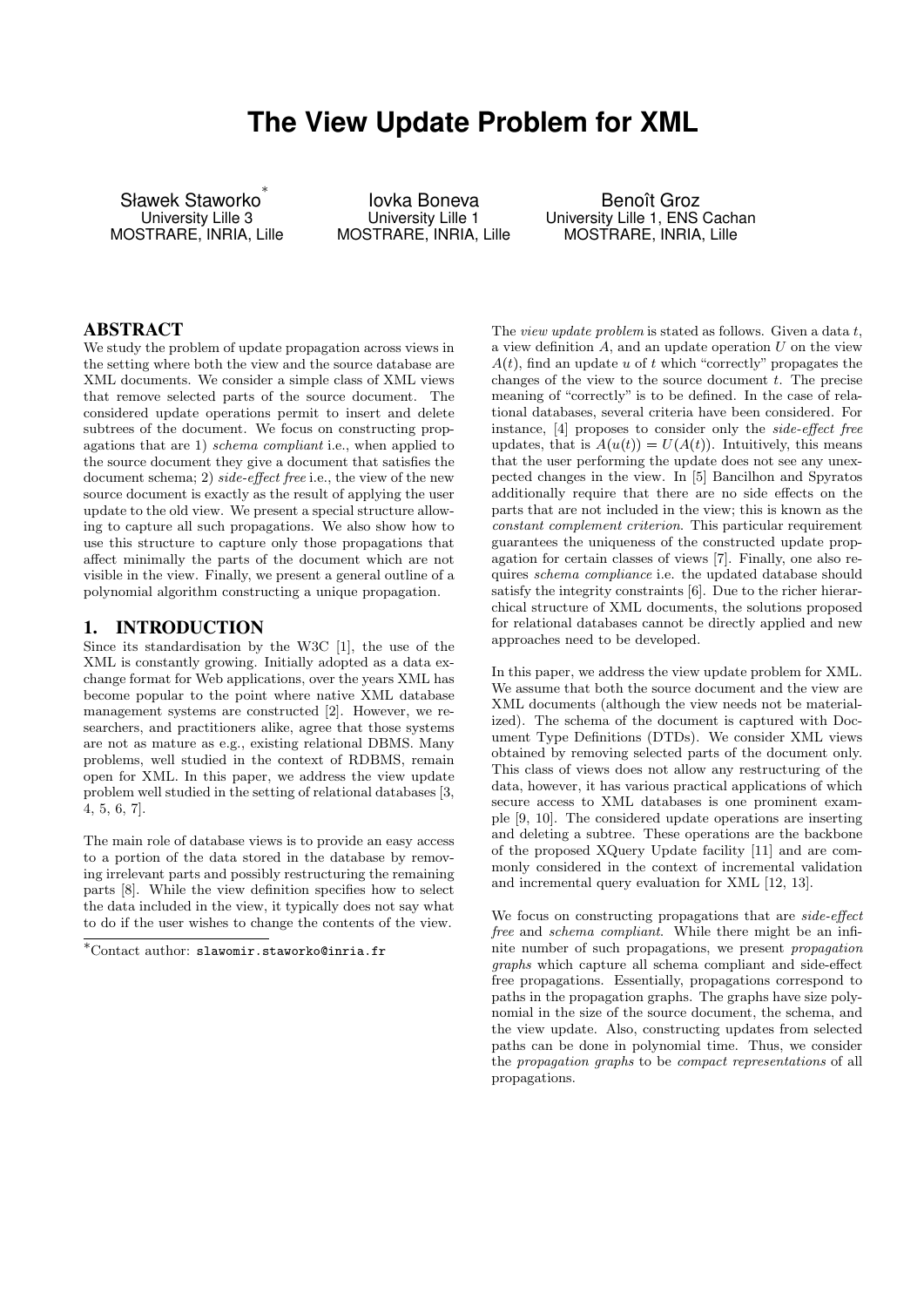One could adapt the constant complement criterion to select the propagation that does not affect the parts that are hidden by the view. While this approach produces at most one propagation, it may not exists. Instead, we select propagations that minimally modify the parts of the document that are not visible by the user. Such propagations always exist and their number is finite, although, it may be exponential. All such propagation can also be represented in a compact manner, using optimal propagation graphs, basically subgraphs induced by cheapest paths in the propagation graphs.

Finally, we discuss a general algorithm which selects one (optimal) propagation. This propagation is obtained by constructing paths in (optimal) propagation graphs. There are many ways of doing it and in this paper we discuss only a few of them. The algorithm, however, is parametrized by a general procedure selecting the desired path. We claim that if the procedure works in polynomial time, then the update can be propagated in polynomial time as well.

Organization of the paper. Section 2 presents basic notions used in this paper. In Section 3 we study the problem of constructing the inverse image of a view fragment. This problem plays an important role in our approach to update propagation which we present in Section 4. Section 5 contains an outline of a polynomial algorithm constructing a unique propagation. We discuss the related work in Section 6. Finally, in Section 7 we summarize the results and outline directions of further work.

Acknowledgments. We would like to thank Anne-Cécile Caron, Yves Roos, and Sophie Tison for their support and feedback in this work.

#### 2. PRELIMINARIES

**Trees.** A tree over  $\Sigma$  is a finite structure  $t = (\Sigma, N_t, \prec_t, \prec_t)$ ,  $\lambda_t$ ), where  $N_t$  is a finite set of node identifiers,  $\leq_t$  is the descendant relation,  $\prec_t$  is the following sibling relation, and  $\lambda_t : N_t \to \Sigma$  is the labeling function. We remark that both  $\lhd_t$  and  $\lhd_t$  are irreflexive. The size of a tree t, denoted |t|, is the cardinality of  $N_t$ . A tree is empty is its node set is empty. We denote the root of a nonempty tree t by  $root(t)$ . Given a tree t and a node  $n \in N_t$  by  $t|_n$  we denote the subtree of t rooted at node n. Often, when considering a tree which is, or eventually will become, a subtree of another tree we call this subtree a tree fragment. In the sequel, we assume a fixed set  $\Sigma$  of node labels and by  $T_{\Sigma}$  we denote the set of all trees over Σ. A *(tree) language* over Σ is a subset of  $T_{\Sigma}$ .

In this paper we work with updates that essentially transform one tree into another. Node identifiers are used to identify the correspondence between the nodes in the tree before and after transformation. Since in this process new nodes can be inserted and some nodes deleted, we intentionally do not assume the set of node identifiers to be a prefix closed subset of  $\mathbb{N}^*$ . Also, the equality of trees should not be confused with isomorphism: two trees are equal iff all the elements of the underlying structures are the same, including the node set. Figure 1 contains an example of a tree  $t_0$ (shown together with its node identifiers). We remark that if the particular choice of node identifiers is not important, we simply denote trees as terms over  $\Sigma$  for sake of clarity.



Figure 1: A tree  $t_0$ .

Automata and DTDs. A finite automaton over  $\Sigma$  is a tuple  $M = (\Sigma, Q, q_0, \delta, F)$ , where Q is a finite set of states,  $q_0 \in Q$  is a distinguished starting state,  $\delta \subseteq Q \times \Sigma \times Q$ is the transition relation, and  $F \subseteq Q$  is the subset of accepting states. By  $L(M)$  we denote the set of words over  $\Sigma$ recognized by  $M$ . The size of  $M$ , denoted  $|M|$  is the sum  $|Q| + |\delta| + |F|.$ 

A Document Type Definition over  $\Sigma$  (DTD) is a function D that maps a symbol  $a \in \Sigma$  to an automaton  $M_a$  that specifies the allowed sequences of children of a node labeled with a. A tree  $t \in T_{\Sigma}$  satisfies D iff for every node  $n \in N_t$  the word consisting of consecutive labels of children of  $n$  belongs to  $L(D(\lambda_t(n)))$ . By  $L(D)$  we denote the set of all nonempty trees that satisfy D. The size of a DTD is the sum of the sizes of all automata used. Typically, DTDs specify also the required label of the root. We omit this requirement as this will allow us to easily consider tree fragments that satisfy the DTD. We remark, however, that our constructions can be easily extended to include this additional requirement.

In the examples, we specify DTDs using rules mapping symbols in  $\Sigma$  to regular expressions over  $\Sigma$  defined in the standard fashion. If for a symbol a no rule is given, then  $a \to \epsilon$  is assumed. Also, we consider only satisfiable DTD, i.e. such that for every symbol  $a \in \Sigma$  there exists a tree satisfying the DTD and whose root label is a. Naturally, testing satisfiability of a DTD can be done in polynomial time [14]. Figure 2 contains an example of a DTD  $D_0$  specified with two rules and the corresponding automata. Note that  $t_0$  satisfies  $D_0$ .



Figure 2: A DTD  $D_0$  and two automata.

Annotations and views. In this paper, we consider views obtained by hiding selected nodes of the source document. To identify the visible nodes we use annotations. They are commonly used, for instance, to specify security views of XML documents [9, 10]. Typically, they accompany DTDs, but here we introduce them independently of the DTD.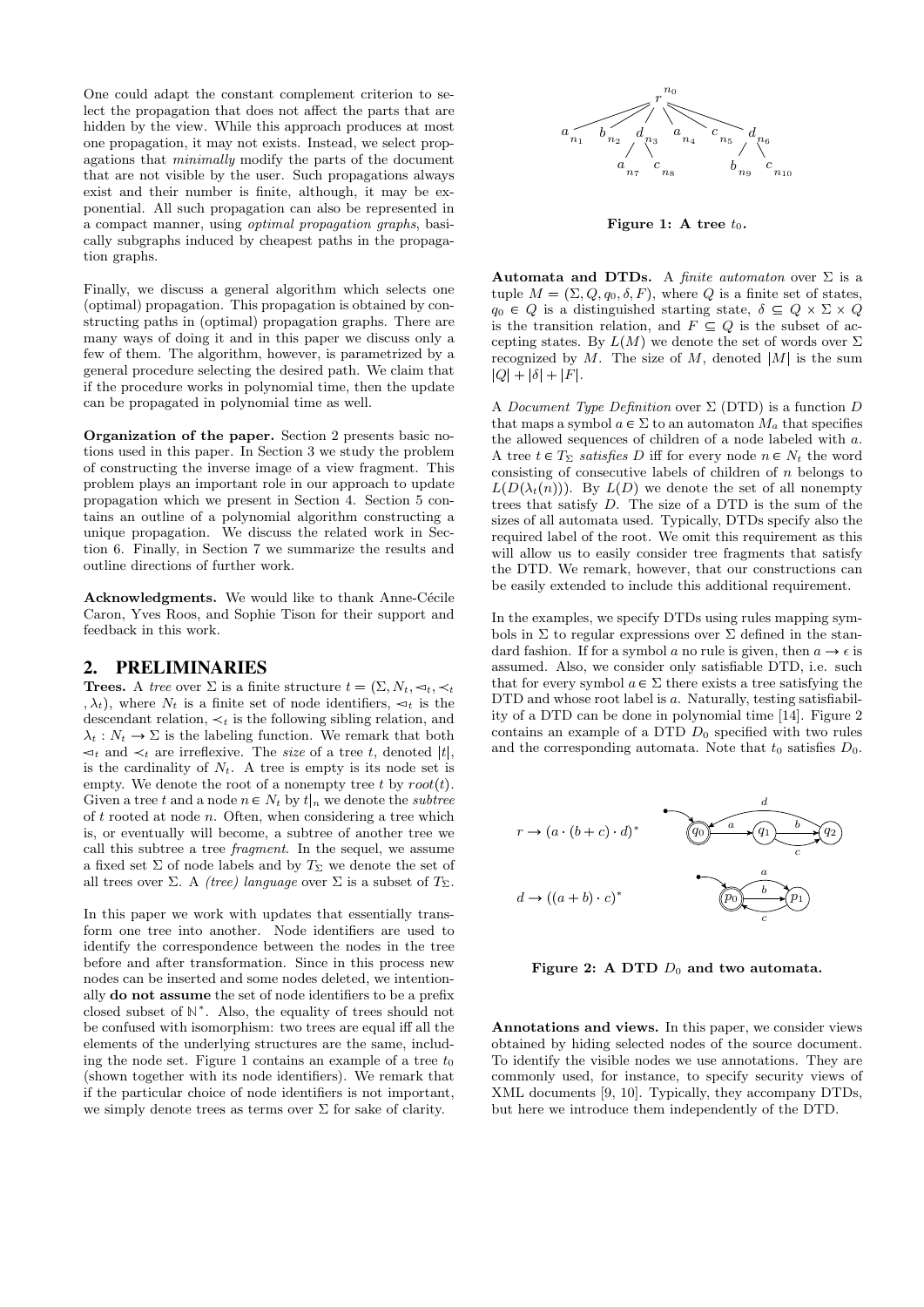Formally, an *annotation* is a function  $A : \Sigma \times \Sigma \rightarrow \{0, 1\}.$ Given a non-empty tree t, the set  $||A||_t \subseteq N_t$  of visible nodes is defined recursively: 1) the root node is always visible; 2) if a node  $n$  has a visible parent  $p$ , then  $n$  is visible if and only if  $A(\lambda_t(p), \lambda_t(n)) = \mathbb{1}; 3$  in all other cases the node is hidden. Note that the visibility of nodes is upward closed [15], i.e. all descendants of a hidden node are hidden as well.

The view of a tree consists of visible nodes only. Formally, a *view* of  $t \in L$  defined by A is a tree  $t' = (\Sigma, [A]_t, \lhd_t \cap$  $\llbracket A \rrbracket_t^2, \prec_t \cap \llbracket A \rrbracket_t^2, \lambda_t \upharpoonright \llbracket A \rrbracket_t^2$ , where by  $f \upharpoonright X$  we denote the restriction of function  $f$  to the set  $X$ . In the sequel, we abuse the notation and by  $A(t)$  denote the view of t w.r.t. A. In examples, we specify annotation only on the essential pairs of symbols; the annotation is assumed to be ✶ on the remaining pairs. Figure 3 contains an example of an annotation  $A_0$  and the view  $A_0(t_0)$ .



Figure 3: An annotation  $A_0$  and the view  $A_0(t_0)$ .

By  $A(L)$  we denote the set of all views of trees in L. We remark that a DTD capturing  $A(L(D))$  can be easily derived from  $D$  and  $A$ . For instance, the view DTD for  $D_0$  and  $A_0$  is

$$
r \to (a \cdot d)^* \qquad d \to c^*
$$

Editing scripts. We consider two standard editing operations: inserting and deleting a subtree. To represent the updates performed by the user on the document we use a formalism based on tree alignments commonly used in the context of measuring similarities between trees [16]. This formalism allow us to associate with every node exactly one editing operation. For consistency, with nodes that are not affected by the update we associate a special phantom operation which does nothing.

Formally, an *editing script* over  $\Sigma$  is a tree over the alphabet  $\mathcal{E}(\Sigma)$  defined as

$$
\mathcal{E}(\Sigma) = \{Ins(a), Nop(a), Del(a) \mid a \in \Sigma \}.
$$

 $Ins(a)$  is an insertion of a node,  $Del(a)$  is a deletion of a node, and  $Nop(a)$  is a phantom operation. Since we consider only updates that insert and delete whole trees, we require that all descendants of an inserting node are inserting as well, and similarly all descendant of a deleting node are deleting. The *cost* of an editing script  $S$  is the number of nodes that are labeled with a non-phantom operation. Figure 4 contains an example of an editing script.

This particular representation of document updates allows us to identify not only the update but also the original and the resulting document and the correspondence between the nodes of those trees. Formally, the *input tree*  $In(S)$  of an



Figure 4: An update  $S_0$  of the view  $A_0(t_0)$ .

editing script 
$$
S = (\mathcal{E}(\Sigma), N_S, \prec_S, \prec_S, \lambda_S)
$$
, is defined as  
\n $(\Sigma, N_{In}, \prec_S \cap (N_{In})^2, \prec_S \cap (N_{In})^2, \lambda_{In(S)}),$   
\n $N_{In} = \{n \in N_S \mid \lambda_S(n) \neq Ins(a) \text{ for any } a \in \Sigma\},$   
\n $\lambda_{In(S)}(n) = a \text{ if } \lambda_S(n) = Del(a) \text{ or } \lambda_S(n) = Nop(a).$ 

The *output tree*  $Out(S)$  of S is defined analogously. For instance, the input tree of  $S_0$  in Fig. 4 is the tree  $A_0(t_0)$  in Fig 3. Its output tree is presented in Fig. 5.



Figure 5: The output tree of  $S_0$ .

We remark that inclusion of the node identifier in the update may seem limiting for reasoning about abstract updates. However, in the setting of update propagation, the context of the update is an integral part of the problem input. Thus, from now on we do not make a formal distinction between the update and its editing script, and we refer to a script S with the input tree t as an update of t. Also, if t is the input tree of S and t' its output tree, we write  $S(t) = t'$ .

We also overload the symbols  $Ins(.)$ ,  $Del(.)$ ,  $Nop(.)$  to trees. For instance, by  $Ins(t)$  we denote the unique editing script S such that  $In(S)$  is an empty tree and  $Out(S) = t$ .

#### 3. WARM-UP: VIEW INVERSE

In this section we focus on the view inversion problem: given a view document  $t'$  construct a source document  $t$ , called an inverse of t', that yields exactly the same view, i.e.  $A(t) = t'$ . This problem is an integral part of the update propagation problem because a propagation of an update fragment which inserts a subtree is an update that inserts the inverse of the subtree. One could attempt to use the solution of view inverse problem to solve the problem of view update propagation by simply constructing the inverse of the updated view. As we point out in Section 6.2 this approach disregards the relative positions of nodes affected by the update, and consequently may yield inadequate and erroneous solutions.

Formally, the *inverse operation* of a view  $t'$  w.r.t. a tree language  $L$  and annotation  $A$  is

$$
Inv(L, A, t') = \{ t \in L \mid A(t) = t' \}.
$$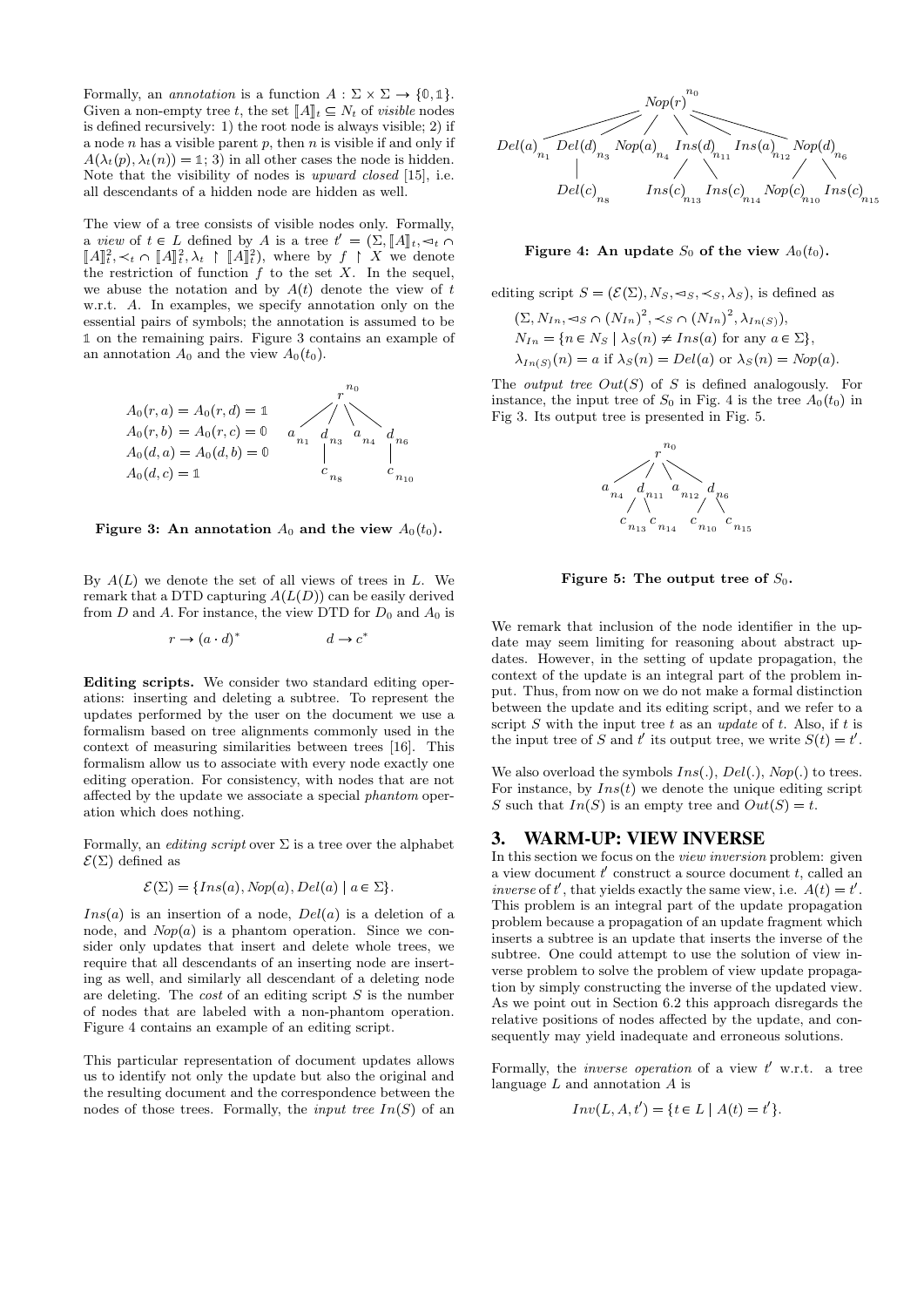

Figure 6: A view fragment, its inversion graph, and its inverse.

Note that  $Inv(L, A, t')$  is not closed under isomorphism because its elements need to contain at least the visible nodes  $\mathrm{of}\;t'.$ 

To capture the inverse operation of a view  $t'$  w.r.t. a DTD D and annotation A we construct a collection  $\mathcal{H}(D, A, t')$ of directed labeled graphs  $(H_n)_{n \in N_{t'}}$ , one for each node of t'. We fix a node  $n \in N_{t'}$  and let  $x = \lambda_{t'}(n)$  and  $D(x) =$  $M(\Sigma, Q, q_0, \delta, F)$ . We also identify the sequence  $m_1, \ldots, m_k$ of children nodes of n in t'. The inversion graph  $H_n =$  $(V_n, E_n)$  is defined as follows. The set of vertices is  $V_n =$  $\{c_0, m_1, \ldots, m_k\} \times Q$ , where  $c_0$  is a *fresh* element, different for every n, to which we will also refer as  $m_0$ . The set  $E_n$ consists of two types of edges:

- (i)  $(m_i, q) \xrightarrow{Ins(y)} (m_i, q')$  for any  $q \xrightarrow{y} q' \in \delta$  such that  $A(x, y) = 0$  (for  $i \in \{0, ..., k\}$ );
- (ii)  $(m_{i-1}, q) \xrightarrow{Rec(i)} (m_i, q')$  for any  $q \xrightarrow{y} q' \in \delta$  such that  $A(x, y) = \mathbb{1}$  and  $\lambda_{t'}(m_i) = y$  (for  $i \in \{1, \ldots, k\}$ ).

An *inversion path* in  $H_n$  is a (possibly cyclic) directed path from  $(c_0, q_0)$  to  $(m_k, q)$  with  $q \in F$ .

Now, for a given choice of exactly one inversion path in every  $H_n$  (for  $n \in N_t$ ) we construct a source document in a bottom-up fashion. For  $H_n$  and its inversion path we construct the tree whose root node is n labeled with  $\lambda_{t'}(n)$  and its subtrees are obtained by traversing the path as follows. For a  $(i)$ -edge we add a tree satisfying  $D$  with root node label y. Every time we traverse this edge, the trees used need not be the same and in particular each time we use fresh nodes. For a (ii)-edge we add the tree obtained from  $H_{m_i}$  and its inversion path. Finally, the source tree  $t$  is the tree obtained from  $H_{root(t')}$  and its inversion path. We remark that the resulting tree depends not only on the choices of paths but also on the choice of a minimal subtrees used for (i)-edges. Figure 6 contains an example of an inversion graph  $H_{n_{11}}$  for a subtree of  $Out(S_0)$  at  $n_9$  (w.r.t.  $D_0$  and  $A_0$ ), a selected inversion path, and the corresponding inverse tree.

We claim that any tree obtained from an inversion path is an inversion of  $t'$ , and vice versa, i.e. for any inversion of  $t'$  (w.r.t. A and D), there exists a corresponding choice of inversion paths (together with a choice of subtrees used for traversing (i)-edges).

THEOREM 1. For a DTD  $D$ , an annotation  $A$ , and a view tree t',  $\mathcal{H}(D, A, t')$  captures  $Inv(L(D), A, t').$ 

We are also interested in the set of view inversions that add a minimal amount of new (invisible) nodes. Formally, we take the set  $Inv_{min}(L, A, t')$  of size-minimal elements of  $Inv(L, A, t')$ . To capture this set in every inversion graph we add weights to edges. The choice of weights may be arbitrary for (ii)-edges because every inversion path must contain exactly one edge with  $Rec(i)$  for every  $i \in \{1, \ldots, k\}.$ Here, we assign weights that not only allow constructing minimal inversions but moreover allow an easy calculation of the minimal number of nodes that need to be added to obtain the inversion.

The weight of a (i)-edge is equal to the minimal size of a tree satisfying  $D$  and with root label  $y$ . Note that this value is greater than 0 and can be easily precomputed from  ${\cal D}$  in polynomial time. The weight of a (ii)-edge is set to the minimal cost of a inverting path in  $H_{m_i}$  (calculated recursively).

Now, by  $H_n^*$  we denote the subgraph of  $H_n$  induced by the cheapest inversion paths. We remark that  $H_n^*$  is acyclic. By  $\mathcal{H}^*(D, A, t')$  we denote the collection of *optimal inversion* graphs  $(H_n^*)_{n \in N_{t'}}$  for t' w.r.t. D and A. Naturally, when constructing a source tree from the optimal inversion graphs, traversal of a  $(i)$ -edge adds a minimal tree satisfying  $D$  with root label y, and traversal of a (ii)-edge adds an optimal inversion obtained from  $H_{m_i}^*$ .

THEOREM 2. For a DTD D, an annotation A, and a view tree  $t' \in A(L(D)),$   $\mathcal{H}^*(D, A, t')$  captures  $Inv_{min}(L(D), A, t').$ 

Finally, we observe that both the size of  $\mathcal{H}(D, A, t')$ , and thus its optimal version as well, is polynomial in the size of  $D$  and  $t'$ .

## 4. VIEW UPDATE PROBLEM

We begin by formalizing the problem. Take a language L of admissible source documents (possibly expressed with a DTD), an annotation A, and let  $V = A(L)$  be the tree language of possible views which we assume to be known to the user. Assume also some source document  $t \in L$ . Now, a *view update* is an editing script S such that  $In(S) = A(t)$ and  $Out(S) \in V$ . For technical reasons, we require that the update does not use the nodes that are hidden by the view definition, i.e.  $N_S \cap (N_t \backslash N_{A(t)}) = \emptyset$ . This requirement prevents situations where the user attempts to add a node with identifier already used by an existing node in the source document and not visible to the user.

Now, a propagation of  $S$  is any editing script  $S'$  such that  $In(S') = t$ . We say that 1) S' is schema compliant if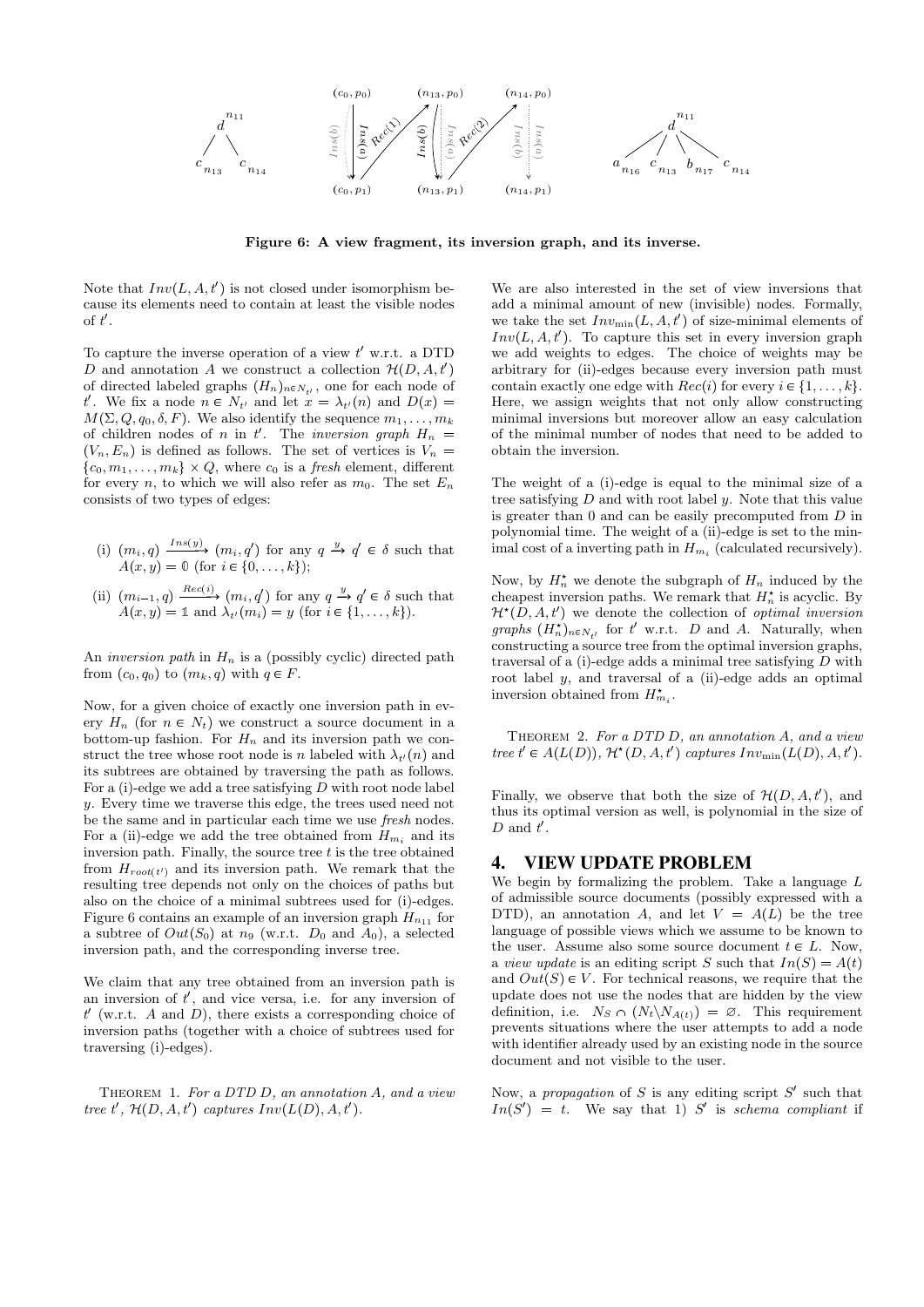

Figure 7: An optimal side-effect free propagation of  $S_0$ .

 $Out(S') \in L; 2)$  S' is side-effect free if  $A(Out(S')) = Out(S)$ . By  $P(L, A, t, S)$  we denote the set of all pairs schema compliant and side-effect free propagations of  $S$  for  $t$ ,  $L$ , and A. Fig. 7 contains a schema compliant and side-effect free propagation of  $S_0$  (Fig. 4).

Compact representation. Now, we present a construction that allows to capture desirable propagations. We remark that this construction can be seen as an extension of inversion graphs which handles not only insertions, but also deletions and Nop-operations. We fix a DTD  $D$ , an annotation A, a source document  $t \in L(D)$ , and a view update S. We identify the set of the view nodes of the source document t that appear in the updated version of the view

$$
N_{\Delta} = \{ n \in N_S \mid \lambda_S(n) = Nop(a) \text{ for some } a \in \Sigma \}.
$$

Note that  $N_{\Delta} \subseteq N_{A(t)} \subseteq N_t$ . We construct a collection of directed labeled graphs  $\mathcal{G}(D, A, t, S) = (G_n)_{n \in N_\Delta}$ , one for each node in  $N_{\Delta}$ . We fix a node  $n \in N_{\Delta}$  and let  $x = \lambda_t(n)$ and  $D(x) = M(\Sigma, Q, q_0, \delta, F)$ . Now, let  $m_1, \ldots, m_k$  be the sequence of children of n in t and  $m'_1, \ldots, m'_\ell$  be the sequence of children of  $n$  in  $S$ . Typically, these two sequences have common nodes. Let

$$
N_C = \{c_0\} \cup \{m_1, \ldots, m_k\} \cap \{m'_1, \ldots, m'_\ell\},\
$$

where  $c_0$  is an artificial common node that will be refereed to as  $m_0$  and  $m'_0$ .

We partition the sequence  $m_0, m_1, \ldots, m_k$  into segments contained between two consecutive common nodes. Formally, the segments starting at a common node  $m_i \in N_C$ is

$$
seg_t(m_i) = \{m_j \in N_t \mid i \leq j \land \nexists i' \in \{i+1, \ldots, j\}. \, m_{i'} \in N_C\}.
$$

Analogously, in the sequence  $m'_0, m'_1, \ldots, m'_\ell$  we identify the segment  $seg_S(m'_j)$  starting at a common node  $m'_j$ . We remark that for all  $m \in N_C$  the elements of  $seg_t(m)\setminus\{m\}$  are hidden by A and all elements of  $seg_S(m)\setminus\{m\}$  are inserted by S. Consequently, we need to consider all ways of shuffling the contents of each pair of two corresponding segments.

Now, the *propagation graph*  $G_n$  is defined as follows. The set of vertices is  $V = \bigcup_{m \in N_Q} (seg_t(m) \times Q \times seg_S(m))$ . The set E consists of the following edges: for  $y \in \Sigma$  such that  $A(x, y) = 0$  we have

- (i)  $(m_i, q, m'_j) \xrightarrow{Ins(y)} (m_i, q', m'_j)$  for any  $q \xrightarrow{y} q' \in \delta$ ; (invisible insert)
- (ii)  $(m_{i-1}, q, m'_j) \xrightarrow{Del(y)} (m_i, q, m'_j)$  if  $\lambda_t(m_i) = y$ ; (invisible delete)

(iii)  $(m_{i-1}, q, m'_j) \xrightarrow{Nop(y)} (m_i, q', m'_j)$  for any  $q \xrightarrow{y} q' \in \delta$ and if  $\lambda_t(m_i) = y$ ; (*invisible nop*)

and for  $y \in \Sigma$  such that  $A(x, y) = \mathbb{1}$  we have

- (iv)  $(m_i, q, m'_{j-1}) \xrightarrow{Ins(y)} (m_i, q', m'_j)$  for any  $q \xrightarrow{y} q' \in \delta$ and if  $\lambda_S(m'_j) = Ins(y)$ ; (visible insert)
- (v)  $(m_{i-1}, q, m'_{j-1}) \xrightarrow{Del(y)} (m_i, q, m'_j)$  if  $\lambda_t(m_i) = y$  and  $\lambda_S(m'_j) = \text{D}el(y)$ ; (visible delete)
- (vi)  $(m_{i-1}, q, m_{j-1}) \xrightarrow{Nop(y)} (m_i, q', m'_j)$  for any  $q \xrightarrow{y} q' \in \delta$ and if  $\lambda_t(m_i) = y$  and  $\lambda_s(m'_i) = \text{Nop}(y)$ ; (visible nop)

A propagation path in  $G_n$  is a (possibly cyclic) directed path from  $(c_0, q_0, c_0)$  to  $(m_k, q, m'_\ell)$  such that  $q \in F$ . Figure 8 contains the propagation graph  $G_{n_6}$  for  $t_0$  and  $S_0$  (w.r.t.  $D_0$  and  $A_0$ ) with one chosen propagation path.



Figure 8: The propagation graph  $G_{n_6}$ .

Now, given a choice of exactly one propagation path in every  $G_n$  (for  $n \in N_\Delta$ ) we construct a propagation of S as follows. For  $n \in N_\Delta$ , the script corresponding to  $G_n$  has its root node n labeled with  $Nop(\lambda_t(n))$  and its subtrees are obtained from traversing the propagation path:

- For (i)-edge we add a subtree  $Ins(t'')$ , where  $t''$  is some arbitrarily chosen tree satisfying  $D$  with root label  $y$ (using fresh nodes).
- For (ii)-edge and (v)-edge we add  $Del(t|_{m_i})$ .
- For (iii)-edge we add the subtree  $Nop(t|_{m_i})$ .
- For (iv)-edge we let  $t' = Out(S|_{m'_j})$ , take any  $t'' \in$  $Inv(L(D), A, t')$ , and add the subtree  $Ins(t'')$ . For (vi)-edge we add the script generated recursively from  $G_{m_i}$  and its propagation path.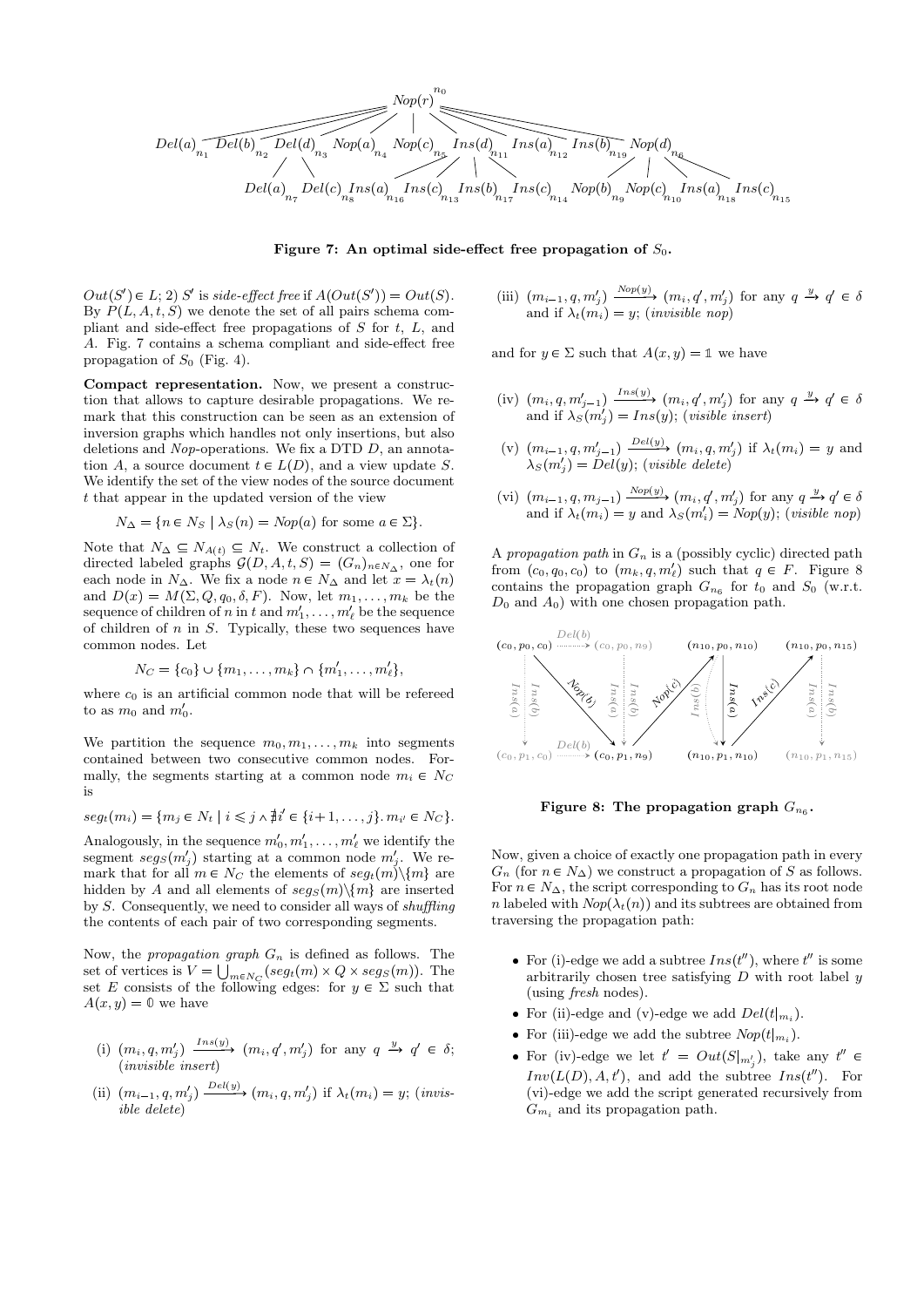For instance the path in Fig. 8 yields a script presented in Fig. 9.



Figure 9: An update fragment obtained from  $G_{n_6}$ .

We remark that the constructed propagation depends on the selected choice of propagation paths and the selected trees used when traversing (i)-edges. Our claim is that the obtained script is a side-effect free propagation of S. Moreover, all side-effect free propagations can be obtained in this fashion.

THEOREM 3.  $\mathcal{G}(D, A, t, S)$  captures  $P(L(D), A, t, S)$  for any DTD D, any annotation A, any source tree  $t \in L(D)$ , and any update S of the view  $A(t)$ .

Optimal propagations. We remark that a view update may have infinitely many side-effect free and schema compliant propagations. For instance, consider the DTD  $D_1 : r \rightarrow$  $(a \cdot \overrightarrow{b^*})^*$  with an annotation  $A_1(r, a) = \mathbb{1}$  and  $A_1(r, b) = \mathbb{0}$ . Regardless of the source document, inserting in the view a node labeled with a may be propagated to an update that inserts  $a$  and an arbitrary number of invisible nodes  $b$ . To limit the amount of invisible nodes that the propagation may add, we consider only the cost optimal update propagations. Formally, by  $P_{\min}(L, A, t, S)$  we denote the subset of cost minimal elements of  $P(L, A, t, S)$ . In the previous example, an update inserting a node a is propagated to an update that inserts this node only.

To capture the set of optimal propagations, we add weights to the edges of propagation graphs. We assume  $D, A, t$ , and S to be given as before and we fix  $n \in N_\Delta$ . For a (i)-edge the weight is the size of a minimal tree satisfying  $D$  and with root label  $b$ . For a (ii)-edge and a (v)-edge the weight is the size of the subtree to be deleted  $t|_{m_i}$ . For a (iii)-edge the weight is 0. For a (iv)-edge the weight is the size of a minimal view inversion of  $Out(S|_{m'_j})$ , which we calculate using the optimal inverse graph. For a (vi)-edge the weight is the cost of the cheapest propagation path in  $G_{m_i}$ , which we calculate recursively.

Now, by  $G_n^*$  we denote the subgraph of  $G_n$  induced by the cheapest propagation paths of  $G_n$ . By  $\mathcal{G}^*(D, A, t, S)$  we denote the collection of *optimal propagation graphs*  $(G_n^{\star})_{n \in N_{\Delta}}$ for  $t$  and  $S$  w.r.t.  $D$  and  $A$ . Naturally, when constructing a script using path in  $G_n^*$  we use only optimal elements. In particular, when traversing (i)-edge we use a minimal tree satisfying  $D$  and whose root node is  $y$ , and when traversing (iv)-edge we take an optimal view inverse. Figure 10 contains the optimal propagation graph  $G_{n_0}^*$ .

THEOREM 4.  $\mathcal{G}^*(D, A, t, S)$  captures  $P_{\min}(L(D), A, t, S)$  for



Figure 10: The optimal propagation graph  $G_{n_0}^*$ .

any DTD D, any annotation A, any source tree  $t \in L(D)$ , and any update S of the view  $A(t)$ .

Finally, we remark that  $\mathcal{G}^*(D, A, t, S)$  and its optimal version can be constructed in time polynomial in the size of D,  $t$ , and  $S$ .

Further results. Theorems 1, 2, 3, and 4 make propagation and inversion graphs a useful tool for reasoning about the view update problem in general. For instance, we observe that the optimal inverse and propagation graphs have only acyclic inverse and propagation paths. This shows that the number of optimal side-effect free and schema compliant propagations has an exponential upper bound. This bound is tight as illustrated by the following example. Take DTD  $D_2$  where  $r \to (a \cdot (b+c))^*$  with annotation  $A_2$  such that  $A_2(r, a) = \mathbb{1}$  and  $A_2(r, b) = A_2(r, c) = \mathbb{0}$ . Clearly, inserting a node labeled with a requires insertion of a node labeled either by c or b. Consequently, inserting k nodes a has  $2^k$ optimal propagations since the choices are independent.

Using more elaborate arguments we can also show that every view update has a side-effect free and schema compliant propagation.

THEOREM 5. For every DTD  $D$ , any annotation  $A$ , any source tree  $t \in L(D)$ , and any view update S, i.e.  $In(S) =$  $A(t)$  and  $Out(S) \in A(L(D))$ , there exists a propagation S' of S, i.e.  $In(S') = t$  and  $Out(S') \in L(D)$ .

## 5. PROPAGATION ALGORITHM

In this section we discuss a construction of a tractable view update propagation algorithm based on optimal propagation and inversion graphs.

In essence, the algorithm works as follows:

- 1. It constructs the collection of the optimal propagation graphs for the source document and the input view update.
- 2. For all new trees inserted by the view update it constructs the corresponding optimal inversion graphs.
- 3. It chooses exactly one propagation (inversion) path in every optimal propagation (inversion reps.) graph.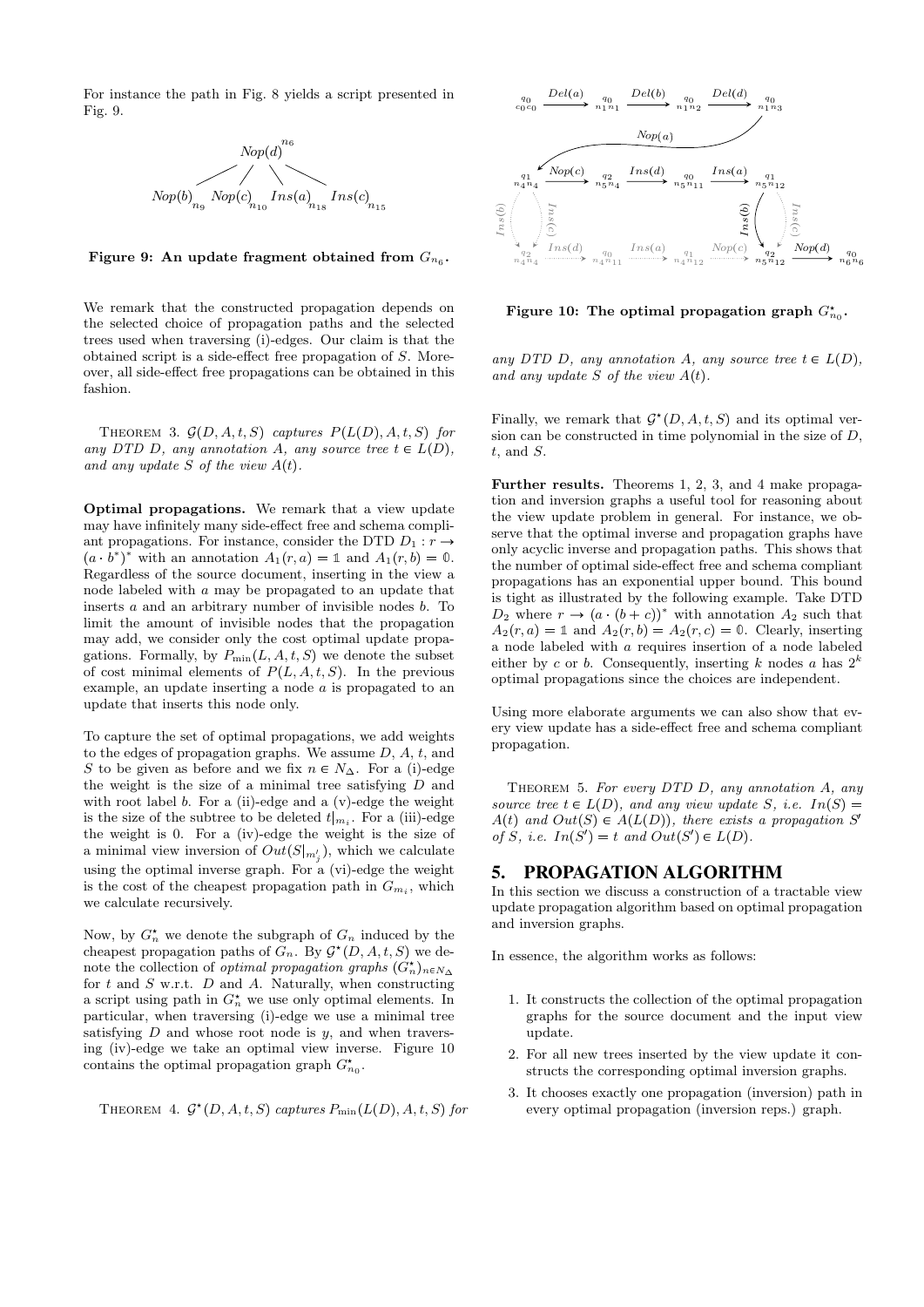4. It recursively constructs the propagation of the view update using the propagation and inversion graphs with the selected paths.

For instance Figure 7 contains an example of propagation of the update  $S_0$  when using the paths selected on Figures 6, 8, and 10.

We observe one peculiarity of update propagation which is a consequence of the fact that a minimal tree satisfying a DTD may be of size exponential in the size of the DTD. For instance, consider the following DTD (with  $i \in \{n, \ldots, 1\}$ )

$$
a \to a_n \quad a_n \qquad a_i \to a_{i-1} \quad a_{i-1} \qquad a_0 \to \epsilon
$$

One of the resulting inconveniences is that the XML view update problem is inherently exponential: propagation of a simple view update may require insertion of a subtree exponential in the size of the DTD.

One could remove the size of the DTD from complexity analysis, but we will assume that the administrator specifies default XML document fragments, called insertlets, that are used to insert the invisible subtrees. This assumption is quite natural and reasonable: rather than inserting an arbitrary fragments into the source document, one might prefer to specify the fragments to be use should the necessity arise. At the same time, it allows us to characterize more precisely the complexity of view update propagation.

An *insertlet package* for D is a collection  $W = (W_a)_{a \in \Sigma}$  containing for every  $a \in \Sigma$  an insertlet  $W_a$ , i.e. a minimal tree satisfying  $D$  with root label  $a$ . We remark that in practice it will not be necessary to specify an insertlet for every symbol but here we do not enter in those details.

So far we said little as to how a unique path in every propagation and inversion graph is to be selected. Because of space limitations we only outline some approaches that can be used to reduce the number of the considered cheapest paths and eventually lead to one unique update propagation. First, we propose to use typing of nodes to identify updates which do not change the types of nodes that are preserved by the update. Formally, a document typing is a function  $\Theta$  which maps a tree t to a function  $\Theta_t : N_t \to \Gamma$ , where  $\Gamma$  is a set of types. A propagation  $S'$  of a view update S preserves  $\Theta$ -typing iff for every  $n \in N_{In(S')}\cap N_{Out(S')}$  we have  $\Theta_{In(S')}(n) = \Theta_{Out(S')}(n)$ . One possible typing could be based on rich schema formalisms, like EDTD [17, 18]. Another possible typing could use the states of the automaton used to verify that the sequence of children is valid w.r.t. the DTD. It would require the automata to be deterministic, however, it is a commonly enforced requirement for DTDs [1, 18].

Finally, a unique update propagation can be defined by using preferences on edges to be selected when constructing the optimal propagation path in  $\mathcal{G}^*(D, A, t, S)$ . For example, the selected propagation path in Figure 10 is the result of preference of Nop-edges over Ins-edges.

We assume that we are given a function  $\Phi$  which allows to select the unique preferred paths in inversion and propagation graphs and that it works in time polynomial in the size

of the graphs. Consequently, we obtain

THEOREM 6. Given a DTD D, an annotation  $\alpha$ , a source document t, and a view update S, a side-effect free propagation  $S'$  of  $S$  w.r.t. a polynomial preference function  $\Phi$  and insertlets  $W$  can be computed in time polynomial in the size of  $D$ ,  $t$ ,  $S$ , and  $W$ .

### 6. RELATED WORK

#### 6.1 View Update Problem

A recent thread of work by Foster, Pierce et al. studies so called lenses [19, 20]. These are bi-directional tree transformers (view definitions) that provide two operations: get and put. The get operation allows to compute an abstract view of a concrete tree. The put operation takes an updated version of the abstract view, together with the original concrete tree, and correspondingly updates the original tree. This way the view definition itself allows to compute the update propagation. In particular, this implies that the transformer defines explicitly constant tree values to be used when some information is missing. Each lens definition comes with two types, for concrete trees and abstract views. The type of the abstract view defines also the allowed updates on the view. Types also guarantee that lenses are "well-behaved" [19]. The PutGet rule from [19] corresponds to absence of side-effects.

In contrast to our view definitions by annotations, lenses allow not only node filtering, but also local tree transformations, such as inserting a node or a constant tree. Another, important difference with our work is that [19] considers so called feature trees – unordered, edge-labelled trees with no repeated labels among sibling edges. Consequently, working with XML requires encoding of XML trees into feature trees, whereas our approach allows to directly work on XML trees. In [20], lenses are extended in order to capture confidentiality and integrity, which allows to deal with security issues.

Several authors consider updating XML views of relational databases [21, 22, 23]. For instance, [22] focuses on translating XML view updates to relational view updates and delegating the problem to the relational DBMS, [21] studies the conditions under which a view update is translatable, and [23] provides algorithms for the translation of a rich class of view updates. There exist numerous approaches storing XML documents in relational databases, e.g. [24, 25], and one could attempt to combine them with the view propagation solutions. However, the complexity of view definitions required to reconstruct the XML documents is beyond the capabilities of the existing propagation solutions.

#### 6.2 XML Repairing

One may attempt to solve the view update problem using solutions for XML repairing [26] as described below. Take a DTD  $D$ , an annotation  $A$ , and let  $t'$  be the result of applying the user update on the view  $A(t)$  for some source document  $t \in L(D)$ . Now, let L' be the set  $Inv(L(D), A, t')$ closed under isomorphism, i.e. the set of all source documents satisfying  $D$  and whose view gives  $t'$  disregarding the identifiers. This set is a regular language of trees and a way